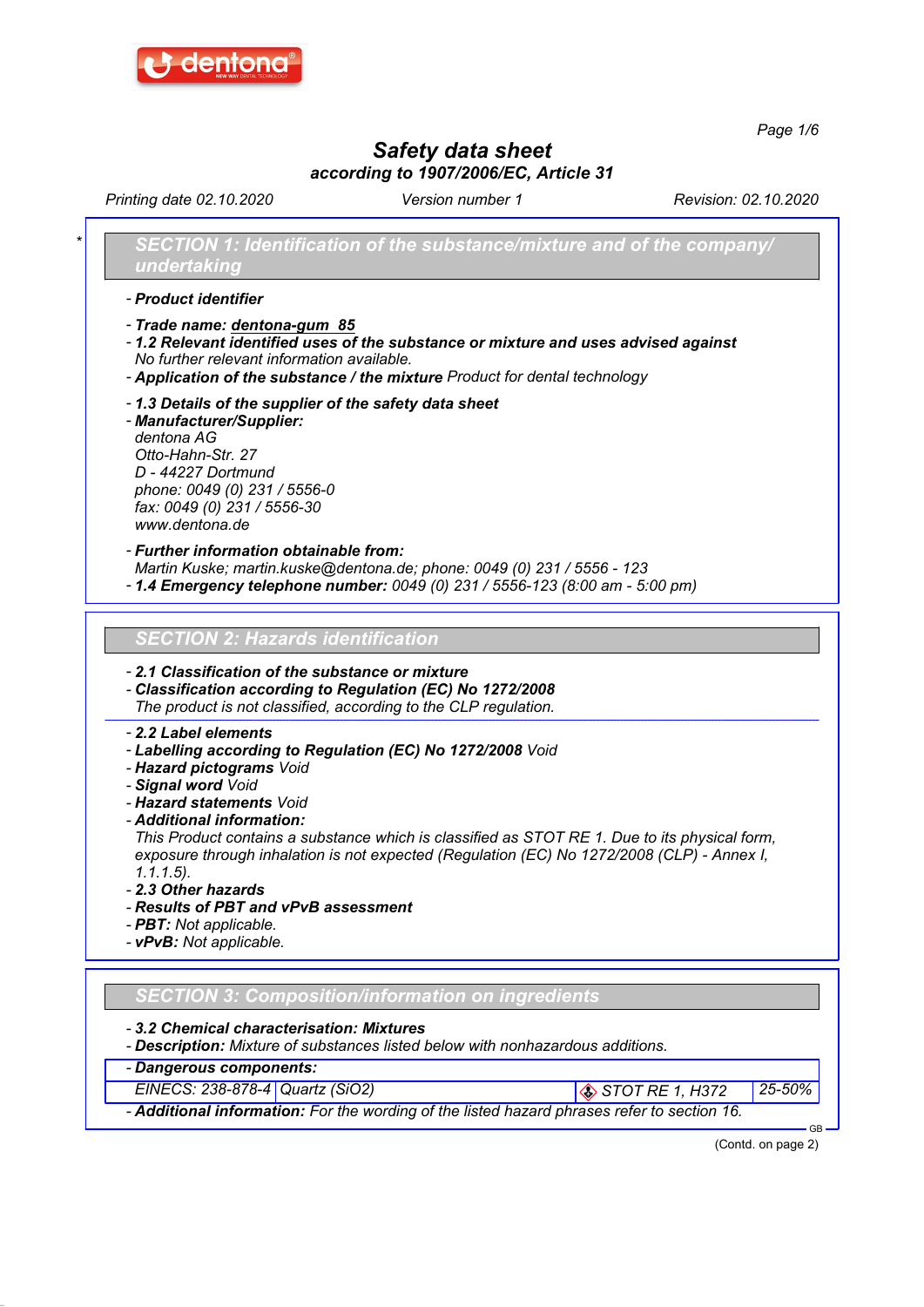## Safety data sheet according to 1907/2006/EC, Article 31

Printing date 02.10.2020 **Revision: 02.10.2020** Version number 1 Revision: 02.10.2020

Trade name: dentona-gum 85

(Contd. of page 1)

#### SECTION 4: First aid measures

- 4.1 Description of first aid measures
- General information: No special measures required.
- After inhalation: Supply fresh air; consult doctor in case of complaints.
- After skin contact: Generally the product does not irritate the skin.
- After eye contact: Rinse opened eye for several minutes under running water.
- After swallowing: If symptoms persist consult doctor.
- 4.2 Most important symptoms and effects, both acute and delayed
- No further relevant information available.
- 4.3 Indication of any immediate medical attention and special treatment needed No further relevant information available.

#### SECTION 5: Firefighting measures

- 5.1 Extinguishing media
- Suitable extinguishing agents: Use fire extinguishing methods suitable to surrounding conditions.
- 5.2 Special hazards arising from the substance or mixture
- No further relevant information available.
- 5.3 Advice for firefighters
- Protective equipment: No special measures required.

## **SECTION 6: Accidental release measures**

- 6.1 Personal precautions, protective equipment and emergency procedures Not required.
- 6.2 Environmental precautions: Do not allow to enter sewers/ surface or ground water.
- 6.3 Methods and material for containment and cleaning up:
- Absorb with liquid-binding material (sand, diatomite, acid binders, universal binders, sawdust).
- 6.4 Reference to other sections See Section 7 for information on safe handling.
- See Section 8 for information on personal protection equipment.

See Section 13 for disposal information.

#### SECTION 7: Handling and storage

- 7.1 Precautions for safe handling No special measures required.
- Information about fire and explosion protection: No special measures required.
- 7.2 Conditions for safe storage, including any incompatibilities
- Storage:
- Requirements to be met by storerooms and receptacles: No special requirements.
- Information about storage in one common storage facility: Not required.
- Further information about storage conditions: None.
- 7.3 Specific end use(s) No further relevant information available.

#### SECTION 8: Exposure controls/personal protection

- Additional information about design of technical facilities: No further data; see item 7.

- 8.1 Control parameters
- Ingredients with limit values that require monitoring at the workplace:

The product does not contain any relevant quantities of materials with critical values that have to be monitored at the workplace.

- Additional information: The lists valid during the making were used as basis.

(Contd. on page 3)

GB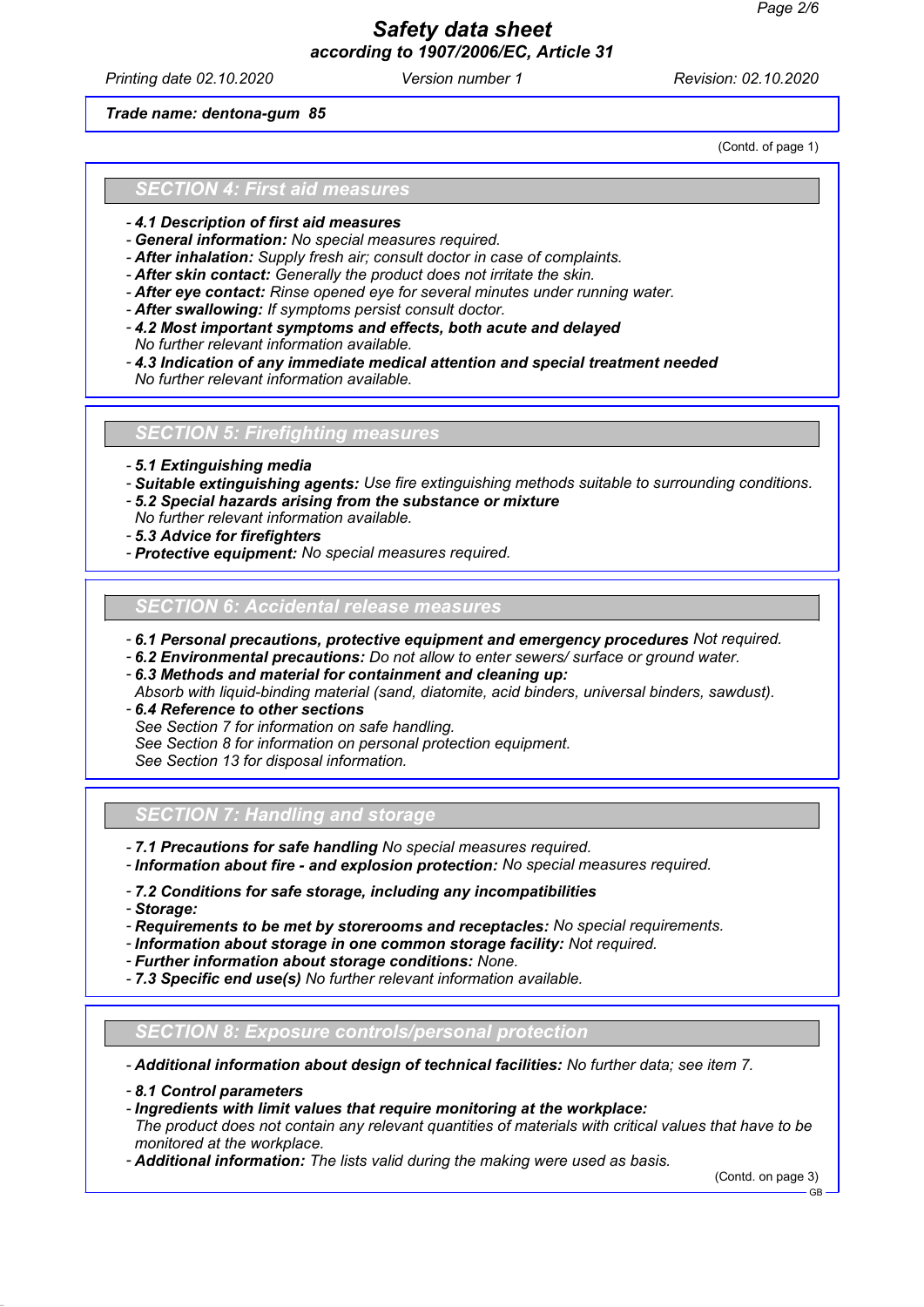GB

## Safety data sheet according to 1907/2006/EC, Article 31

Printing date 02.10.2020 Version number 1 Revision: 02.10.2020

## Trade name: dentona-gum 85

| (Contd. of page 2)                                                                                                                                                                                                                                                                                                                                            |
|---------------------------------------------------------------------------------------------------------------------------------------------------------------------------------------------------------------------------------------------------------------------------------------------------------------------------------------------------------------|
| - 8.2 Exposure controls                                                                                                                                                                                                                                                                                                                                       |
| - Personal protective equipment:                                                                                                                                                                                                                                                                                                                              |
| - General protective and hygienic measures:                                                                                                                                                                                                                                                                                                                   |
| The usual precautionary measures are to be adhered to when handling chemicals.                                                                                                                                                                                                                                                                                |
| - Respiratory protection: Not required.                                                                                                                                                                                                                                                                                                                       |
| - Protection of hands:                                                                                                                                                                                                                                                                                                                                        |
| The glove material has to be impermeable and resistant to the product/ the substance/ the<br>preparation.                                                                                                                                                                                                                                                     |
| Due to missing tests no recommendation to the glove material can be given for the product/ the<br>preparation/ the chemical mixture.                                                                                                                                                                                                                          |
| Selection of the glove material on consideration of the penetration times, rates of diffusion and the<br>degradation                                                                                                                                                                                                                                          |
| - Material of gloves                                                                                                                                                                                                                                                                                                                                          |
| The selection of the suitable gloves does not only depend on the material, but also on further marks<br>of quality and varies from manufacturer to manufacturer. As the product is a preparation of several<br>substances, the resistance of the glove material can not be calculated in advance and has therefore<br>to be checked prior to the application. |
| - Penetration time of glove material                                                                                                                                                                                                                                                                                                                          |
| The exact break through time has to be found out by the manufacturer of the protective gloves and<br>has to be observed.                                                                                                                                                                                                                                      |
| - Eye protection: Goggles recommended during refilling                                                                                                                                                                                                                                                                                                        |
|                                                                                                                                                                                                                                                                                                                                                               |

# SECTION 9: Physical and chemical properties

| -9.1 Information on basic physical and chemical properties |                                               |  |
|------------------------------------------------------------|-----------------------------------------------|--|
| - General Information                                      |                                               |  |
| - Appearance:<br>Form:                                     |                                               |  |
| Colour:                                                    | Pasty<br>Different according to colouring     |  |
| - Odour:                                                   | <b>Product specific</b>                       |  |
| - Odour threshold:                                         | Not determined.                               |  |
|                                                            |                                               |  |
| - pH-value:                                                | Not determined.                               |  |
| - Change in condition                                      |                                               |  |
| <b>Melting point/freezing point:</b>                       | Undetermined.                                 |  |
| Initial boiling point and boiling range: Undetermined.     |                                               |  |
| - Flash point:                                             | Not applicable.                               |  |
| - Flammability (solid, gas):                               | Not applicable.                               |  |
| - Ignition temperature:                                    | $>430$ °C                                     |  |
|                                                            | nicht bestimmt                                |  |
| - Decomposition temperature:                               | Not determined.                               |  |
| - Auto-ignition temperature:                               | Product is not selfigniting.                  |  |
| - Explosive properties:                                    | Product does not present an explosion hazard. |  |
| - Explosion limits:                                        |                                               |  |
| Lower:                                                     | Not determined.                               |  |
| <b>Upper:</b>                                              | Not determined.                               |  |
| - Vapour pressure:                                         | Not determined.                               |  |
| - Density:                                                 | Not determined.                               |  |
| - Relative density                                         | Not determined.                               |  |
| - Vapour density                                           | Not determined.                               |  |
| - Evaporation rate                                         | Not determined.                               |  |
|                                                            | (Contd. on page 4)                            |  |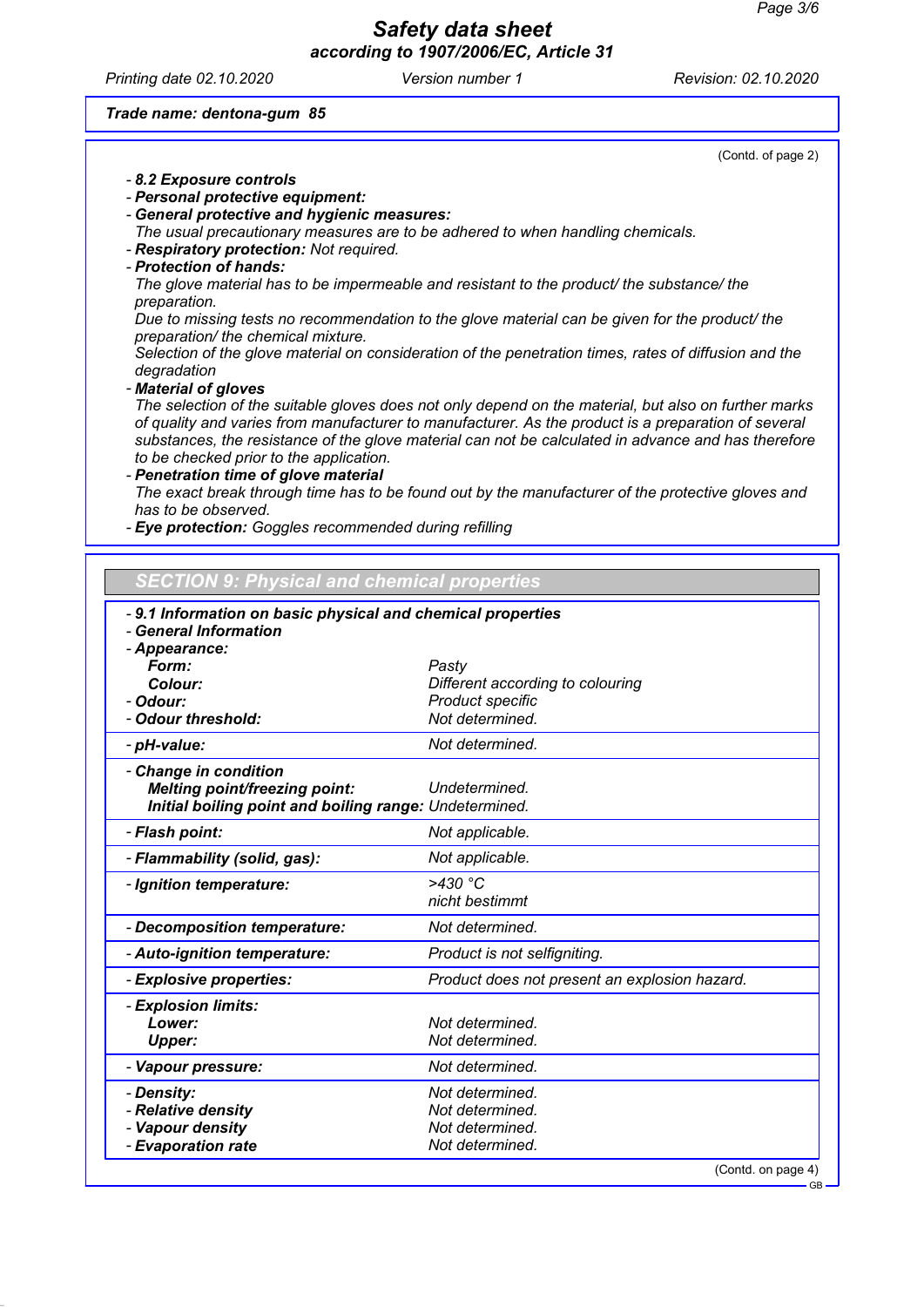## Safety data sheet according to 1907/2006/EC, Article 31

Printing date 02.10.2020 **Revision: 02.10.2020** Version number 1 Revision: 02.10.2020

Trade name: dentona-gum 85

|                                                                  | (Contd. of page 3)                                  |
|------------------------------------------------------------------|-----------------------------------------------------|
| - Solubility in / Miscibility with<br>water:                     | Not miscible or difficult to mix.                   |
| - <b>Partition coefficient: n-octanol/water:</b> Not determined. |                                                     |
| - Viscosity:<br>Dynamic:<br><b>Kinematic:</b>                    | Not determined.<br>Not determined.                  |
| - Solvent content:<br>VOC (EC)                                   | 0.00 %                                              |
| Solids content:<br>- 9.2 Other information                       | 90.0%<br>No further relevant information available. |

SECTION 10: Stability and reactivity

- 10.1 Reactivity No further relevant information available.
- 10.2 Chemical stability

- Thermal decomposition / conditions to be avoided:

- No decomposition if used according to specifications.
- 10.3 Possibility of hazardous reactions No dangerous reactions known.
- 10.4 Conditions to avoid No further relevant information available.
- 10.5 Incompatible materials: No further relevant information available.
- 10.6 Hazardous decomposition products: No dangerous decomposition products known.

11: Toxicological information

- 11.1 Information on toxicological effects

- Acute toxicity Based on available data, the classification criteria are not met.

- Primary irritant effect:
- Skin corrosion/irritation Based on available data, the classification criteria are not met.
- Serious eye damage/irritation Based on available data, the classification criteria are not met.
- Respiratory or skin sensitisation Based on available data, the classification criteria are not met.
- CMR effects (carcinogenity, mutagenicity and toxicity for reproduction)
- Germ cell mutagenicity Based on available data, the classification criteria are not met.
- Carcinogenicity Based on available data, the classification criteria are not met.
- Reproductive toxicity Based on available data, the classification criteria are not met.
- STOT-single exposure Based on available data, the classification criteria are not met.
- STOT-repeated exposure Based on available data, the classification criteria are not met.
- Aspiration hazard Based on available data, the classification criteria are not met.

#### **SECTION 12: Ecological information**

- 12.1 Toxicity
- Aquatic toxicity: No further relevant information available.
- 12.2 Persistence and degradability No further relevant information available.
- 12.3 Bioaccumulative potential No further relevant information available.
- 12.4 Mobility in soil No further relevant information available.
- Additional ecological information:
- General notes:
- Water hazard class 1 (German Regulation) (Self-assessment): slightly hazardous for water Do not allow undiluted product or large quantities of it to reach ground water, water course or sewage system.
- 12.5 Results of PBT and vPvB assessment
- **PBT**: Not applicable.

(Contd. on page 5)

GB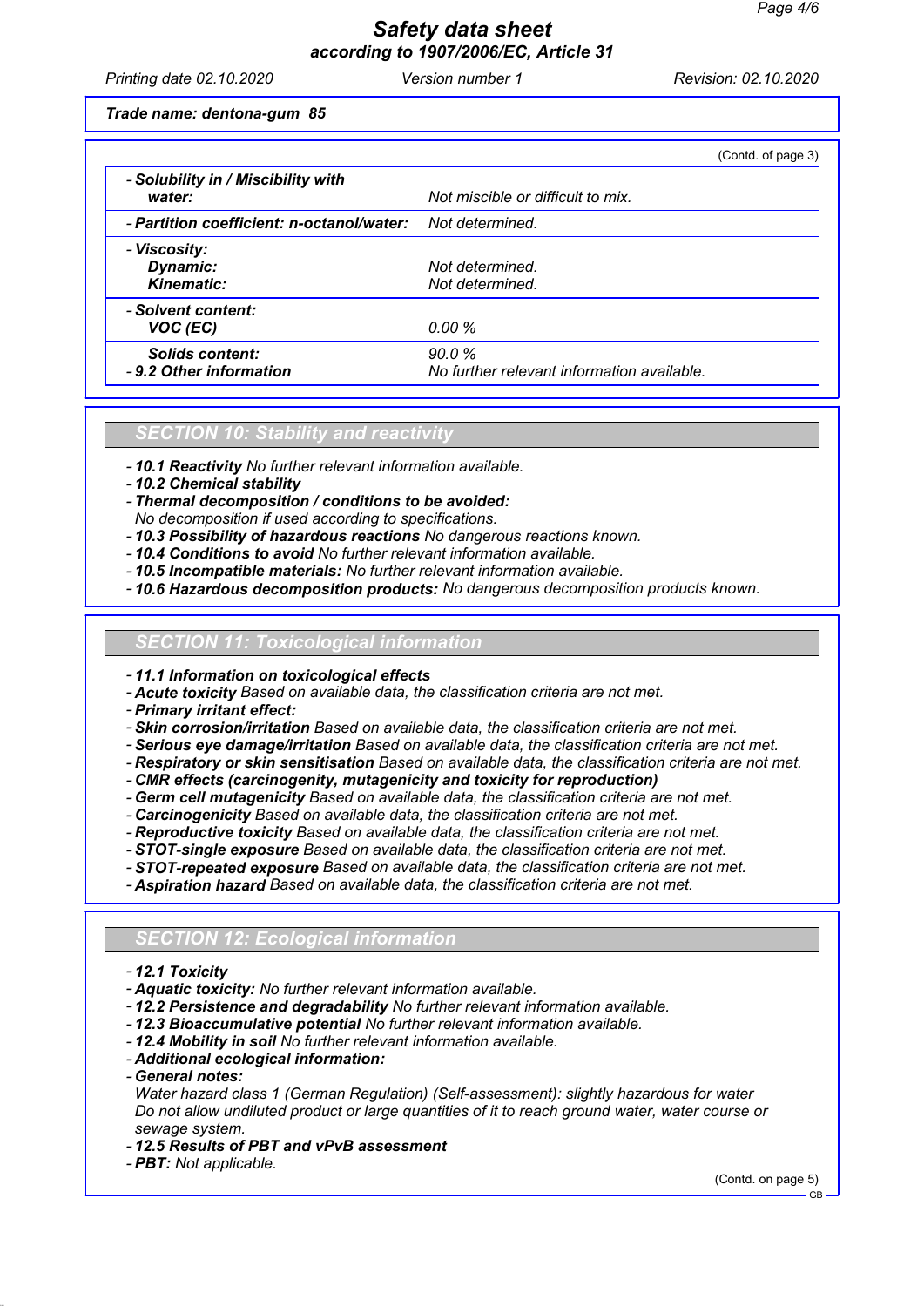## Safety data sheet according to 1907/2006/EC, Article 31

Printing date 02.10.2020 **Revision: 02.10.2020** Version number 1 Revision: 02.10.2020

Trade name: dentona-gum 85

- vPvB: Not applicable.

- 12.6 Other adverse effects No further relevant information available.

SECTION 13: Disposal considerations

- 13.1 Waste treatment methods

- Recommendation Smaller quantities can be disposed of with household waste.

- Uncleaned packaging:

- Recommendation: Disposal must be made according to official regulations.

## CTION 14: Transport information

| - 14.1 UN-Number<br>- ADR, IMDG, IATA                                                           | Void            |  |
|-------------------------------------------------------------------------------------------------|-----------------|--|
| -14.2 UN proper shipping name<br>- ADR, IMDG, IATA                                              | Void            |  |
| -14.3 Transport hazard class(es)                                                                |                 |  |
| - ADR, ADN, IMDG, IATA<br>- Class                                                               | Void            |  |
| -14.4 Packing group<br>- ADR, IMDG, IATA                                                        | Void            |  |
| - 14.5 Environmental hazards:                                                                   | Not applicable. |  |
| -14.6 Special precautions for user                                                              | Not applicable. |  |
| - 14.7 Transport in bulk according to Annex II<br>of Marpol and the IBC Code<br>Not applicable. |                 |  |
| - UN "Model Regulation":                                                                        | Void            |  |
|                                                                                                 |                 |  |

### SECTION 15: Regulatory information

- 15.1 Safety, health and environmental regulations/legislation specific for the substance or mixture

- Directive 2012/18/EU

- Named dangerous substances ANNEX I None of the ingredients is listed.
- 15.2 Chemical safety assessment: A Chemical Safety Assessment has not been carried out.

### **SECTION 16: Other information**

This information is based on our present knowledge. However, this shall not constitute a guarantee for any specific product features and shall not establish a legally valid contractual relationship.

- Relevant phrases H372 Causes damage to organs through prolonged or repeated exposure.

- Contact: Martin Kuske
- Abbreviations and acronyms:
- ADR: Accord européen sur le transport des marchandises dangereuses par Route (European Agreement concerning the International Carriage of Dangerous Goods by Road) IMDG: International Maritime Code for Dangerous Goods
- IATA: International Air Transport Association
- GHS: Globally Harmonised System of Classification and Labelling of Chemicals
- EINECS: European Inventory of Existing Commercial Chemical Substances
- ELINCS: European List of Notified Chemical Substances

```
CAS: Chemical Abstracts Service (division of the American Chemical Society)
```
(Contd. on page 6)

(Contd. of page 4)

GB